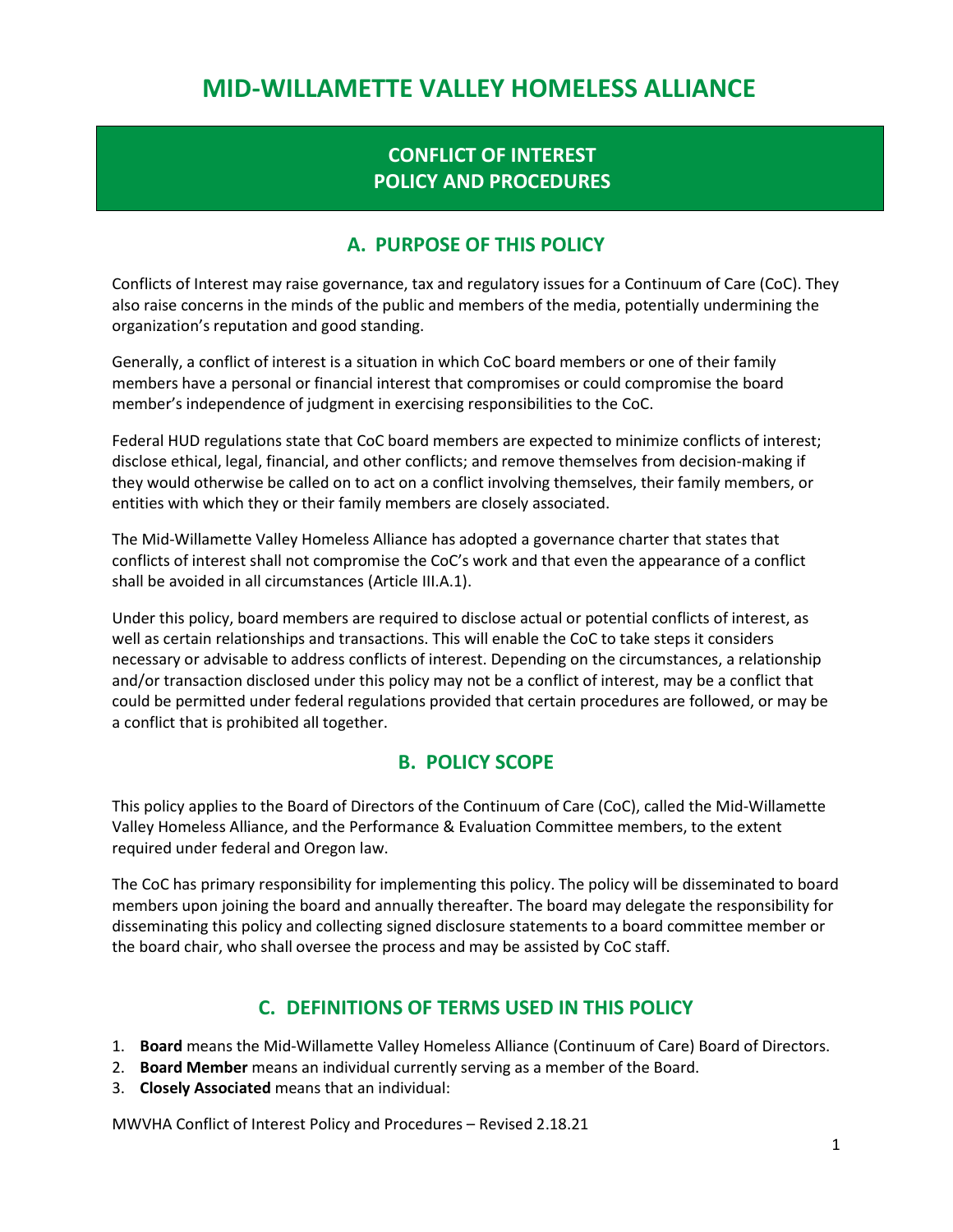- a. Has a Compensation Arrangement with an entity;
- b. Has an Ownership Interest in an entity; or
- c. Is negotiating, applying for or considering acquiring a Compensation Arrangement with or ownership interest in an entity.
- 4. Compensation Arrangement is an arrangement involving direct or indirect compensation for services.
- 5. Conflict of Interest means a situation in which Board Members or their Immediate Family Members have, directly or indirectly through another individual or entity, a personal or financial interest that compromises or could compromise the Board Member's independence of judgment in exercising responsibilities to the CoC. Under federal regulations, the situations listed below are not considered to be Conflicts of Interest.
	- a. Provision of Services/Benefits. Provision of services/benefits by the CoC to a Board Member or an Immediate Family Member solely because the individual is a member of a charitable class that the CoC intends to benefit as part of the accomplishment of its charitable purposes, provided that:
		- 1) The individual meets all applicable eligibility criteria for the services/benefits, including funding source rules on the provision of services/benefits to individuals with a close connection to the organization;
		- 2) The individual does not receive preferential treatment in receiving the services/benefits due to his or her connection with the CoC as a Board Member or as an Immediate Family Member;
		- 3) The services/benefits are provided on terms similar to services/benefits provided to individuals who are neither Board Members nor Immediate Family Members; and
		- 4) The Board Member is not involved in the decision about whether to provide services/benefits to the individual.
	- b. **Expense Reimbursements.** Expense reimbursements made by the CoC Board Member or Immediate Family Member for reasonable, necessary and documented expenses incurred by the Board Member or Immediate Family Member in the course of performing authorized services as a Board Member or volunteer for the organization, provided that the reimbursements are made pursuant to the CoC's Board-approved expense reimbursement plan and are permitted by any applicable funding source rules. Unless required by the Board in a particular circumstance, receipt of reimbursements meeting these criteria need not be disclosed under this policy.
- 6. Prohibited Conflict of Interest means a Conflict of Interest that would prevent a Board Member from serving on the Board or participating in any of the Board activities. A Board Member who has a potential or actual Prohibited Conflict of Interest must resign from the Board. Prohibited Conflicts of Interest include, but are not limited to:
	- a. Compensation and Employment. A Board Member may not be a CoC employee or be compensated for his or her service on the CoC Board. A former Board Member may be hired as an employee of CoC, provided that at least 180 days have passed since the member left the CoC Board.
	- b. Provision of Professional Services. Officers of CoC may not be paid, outside of their approved salary and benefits, for any professional or consulting services provided to the CoC.
	- c. Loans. The CoC is prohibited from making a loan to or guaranteeing an obligation of any of its Board Members.
	- d. Federal Employees. Board Members who are federal employees are prohibited from serving in any capacity that would require them to act as an agent of or attorney for the CoC in its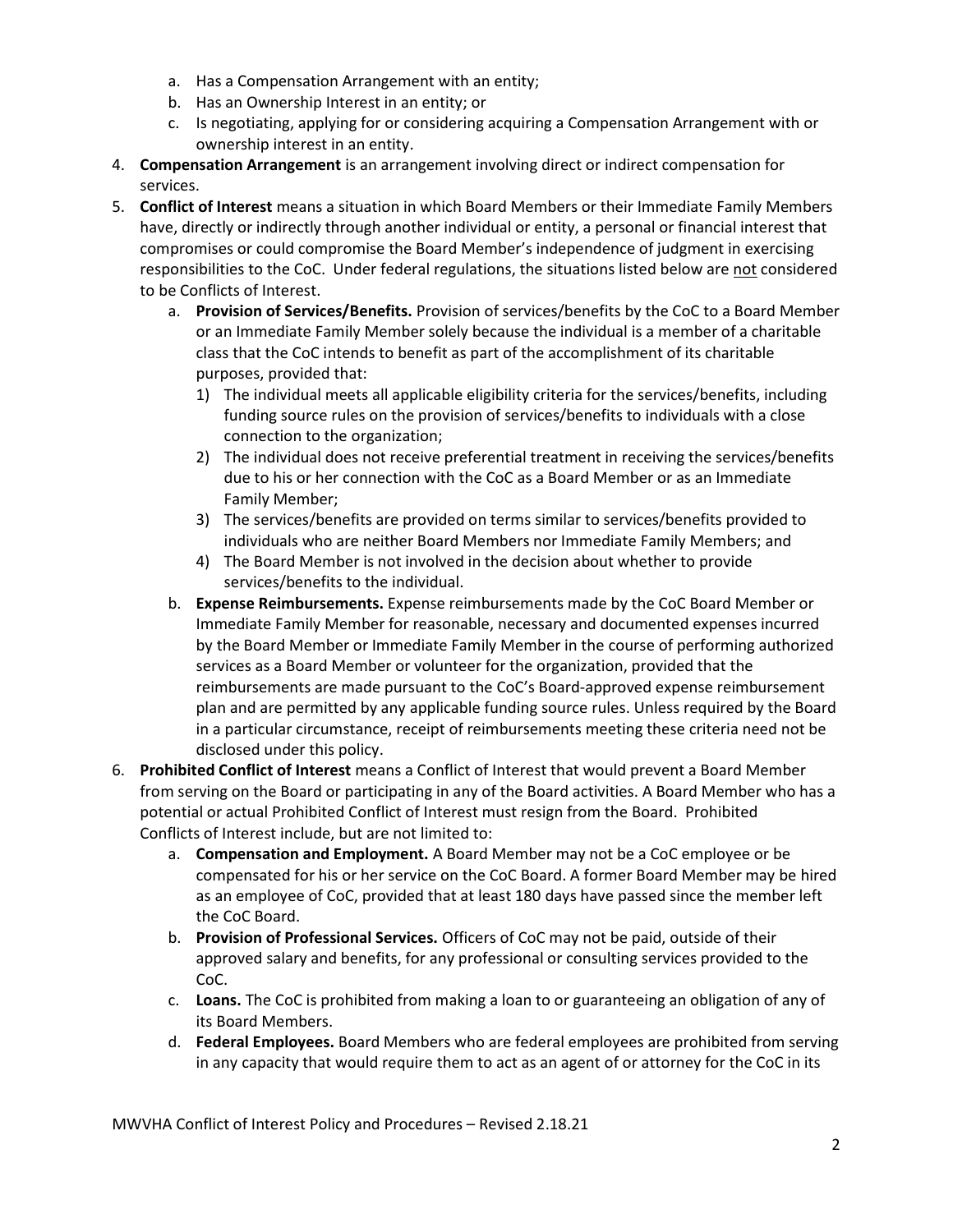dealings with any federal government departments or agencies (for example, as chair of the CoC Board).

- e. Diversion of CoC Resources. Board Members and Board Members' Related Parties are prohibited from using CoC equipment, facilities, assets, or staff time for non-CoC purposes.
- f. Gifts. Board Members are prohibited from soliciting or accepting gifts, gratuities, favors, or anything of monetary value, other than unsolicited items of nominal value, from:
	- 1) Persons receiving benefits or services under any CoC program;
	- 2) Persons or organizations performing services for or providing goods or space to CoC; or
	- 3) Persons who are otherwise in a position to benefit from the actions of a CoC employee, officer, or Board Member.
- g. Conflicted Board Members who purposefully conceal a Conflict of Interest, refuse to recuse themselves from voting, if recusal is warranted under an Issue Specific Conflict, or engage in other conduct that violates this policy will be subject to removal from the Board.
- 7. Issue-Specific Conflict of Interest means a Conflict of Interest that would prevent a Board Member from voting on or being present during the discussion of a specific issue, such as votes on contracts and CoC leadership. Under federal regulations, an Issue-Specific Conflict of Interest requires that Conflicted Board Members recuse themselves from voting or discussing a particular issue but does not require resignation or removal of a Board member. Issue-Specific Conflicts of Interest include, but are not limited to:
	- a. Participation in Contracts. Board Members shall not participate in the selection, award, or administration of a contract supported by federal funds if a real or apparent conflict of interest would be involved. Such a conflict would arise when Board Members, any of their Immediate Family Members, their partners, or an organization which employs or is about to employ any of the parties indicated herein, are or have a financial or other interest in the individual or firm selected for the award.
	- b. Voting. Board Members who are running for CoC leadership are considered Conflicted for purposes of voting on the position for which they are nominated.
- 8. Actual and Potential Conflicts of Interest are defined under Oregon Revised Statutes, Chapter 244 for members of public bodies. A **potential Conflict of Interest** exists when a Board or committee member takes an action that reasonably could be expected to have a financial impact on that member, a relative, or a business with which the member or member's relative is associated. An actual Conflict of Interest exists when an action is reasonably certain to result in a special benefit or detriment to the member, a relative, or a business with which the member or member's relative is associated.
- 9. Conflicted Board Member means a Board Member with a Conflict of Interest.

#### 10. Immediate Family Member means a Board Member's:

- a. Spouse or partner in a civil union recognized by state law;
- b. Domestic partner or partner in a personal relationship;
- c. Parent;
- d. Child;
- e. Sibling;
- f. Father-in-law, Mother-in-law;
- g. Brother-in-law, Sister-in-law;
- h. Son-in-law, Daughter-in-law;
- i. Grandparent; or
- j. Grandchild.
- k. The term includes individuals related by blood, adoption, or marriage (i.e., stepfamily members).
- 11. Independent Board Member means a Board Member without any Conflict of Interest.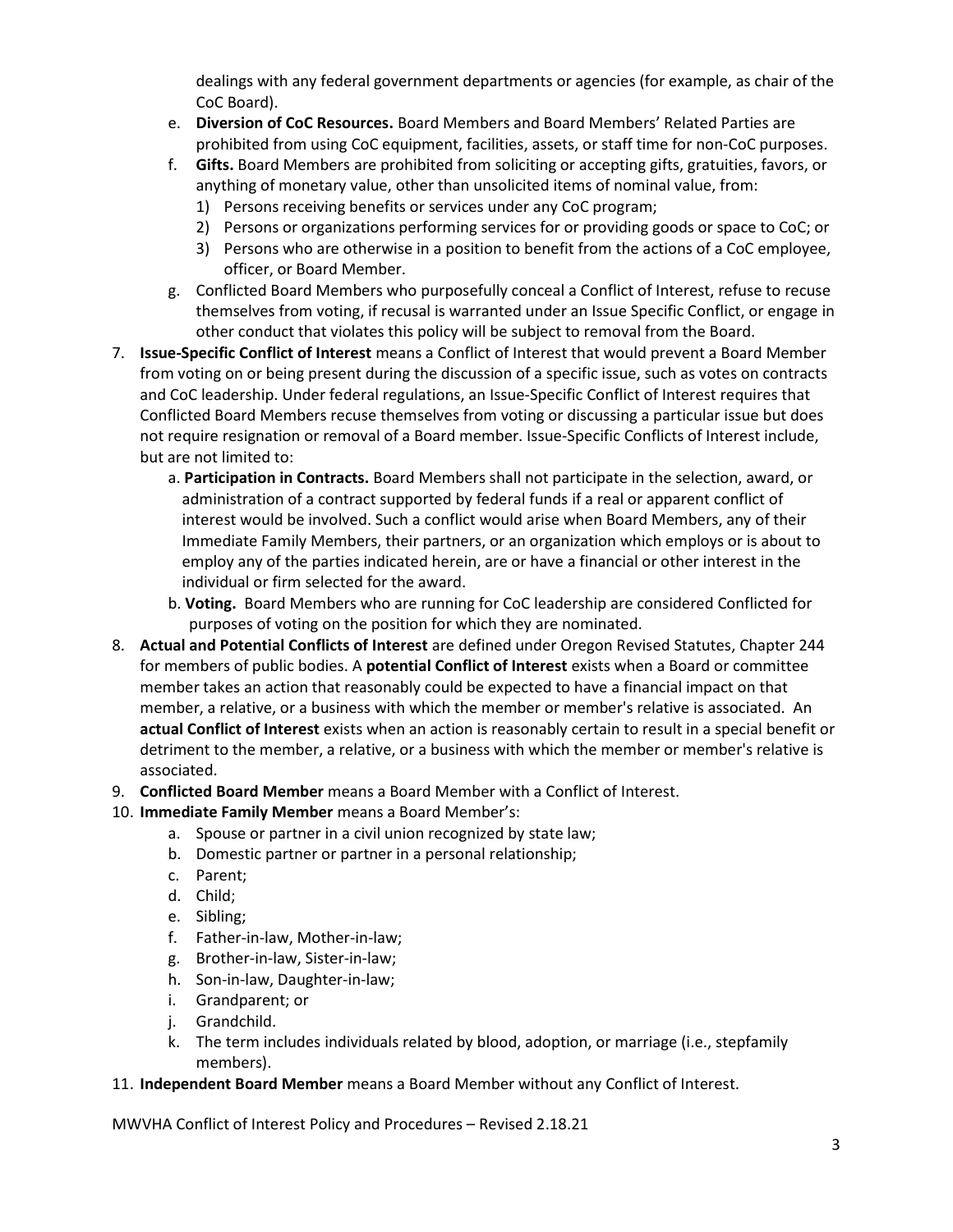- 12. Nominal value means \$50 or less per gift and \$75 or less for all gifts received from a particular individual or entity per calendar year. Acceptance of gifts of nominal value must be disclosed according to the procedures set forth in this policy. However, the prohibition on soliciting or accepting gifts does not include acceptance of token gifts of low-cost promotional items, such as pens, note pads, caps, calendars, and coffee mugs, and such gifts do not need to be disclosed.
- 13. Ownership Interest means that an individual owns at least 5% of the ownership interests (for example, shares of stock or partnership or limited liability company interests) or assets of an entity or, in the case of a publicly held corporation, at least 1% of the corporation's outstanding capital stock.
- 14. **Quorum** means majority of the Board Members. Quorum is required to convene a meeting of the Board. Once quorum is established, quorum is not lost simply because a Board Member must abstain from a vote due to a Conflict of Interest.
- 15. Related Party means an Immediate Family Member or an entity with which Board Members or their Immediate Family Members are Closely Associated.
- 16. Transaction means any financial agreement or relationship, including but not limited to those involving:
	- a. The sale, lease, purchase, transfer, or provision of goods, services, equipment, facilities, or rights of any kind;
	- b. The provision or receipt of a loan or grant;
	- c. A joint venture, partnership or collaboration; or
	- d. An investment.

# D. PROCEDURES TO ADDRESS CONFLICTS OF INTEREST

CoC Board members and Performance & Evaluation Committee members are expected to adhere to the CoC Conflict of Interest Policy, which requires the member to minimize conflicts of interest; disclose ethical, legal, financial, and other conflicts; and remove themselves from decision-making if they would otherwise be called on to act on a conflict involving themselves, their family members, or entities with which they or their family members are closely associated. Under the policy, Board members are required to disclose actual or potential conflicts of interest, as well as certain relationships and transactions. No CoC Board member may participate in or influence discussions or resulting decisions concerning the award of a grant or other financial benefits to the organization that the member represents, pursuant to 24 CFR part 578.95.

The following procedures are set forth to address Conflict of Interest situations that may arise.

- 1. Disclosures by Candidates for Board Seats. The Board shall require each individual applying for a position on the CoC to disclose on the application Conflicts of Interest involving the individual or any Related Parties.
- 2. Disclosure by Board Members.
	- a. Obligation to Disclose. Board Members have a continuing obligation to disclose promptly and fully any actual or potential Conflicts of Interest of which they are aware.
	- b. Form and Frequency of Disclosure. Board Members shall complete and sign on an annual basis and at such times as Conflicts of Interest arise, a Conflict of Interest disclosure statement, in the form attached to this policy, fully and completely disclosing the material facts about any actual or potential Conflicts of Interest of which they are aware.
- 3. Addressing Actual and Potential Conflicts of Interest Under Oregon Law. Under ORS 244, no Board or committee members shall participate in a decision in which they have a private pecuniary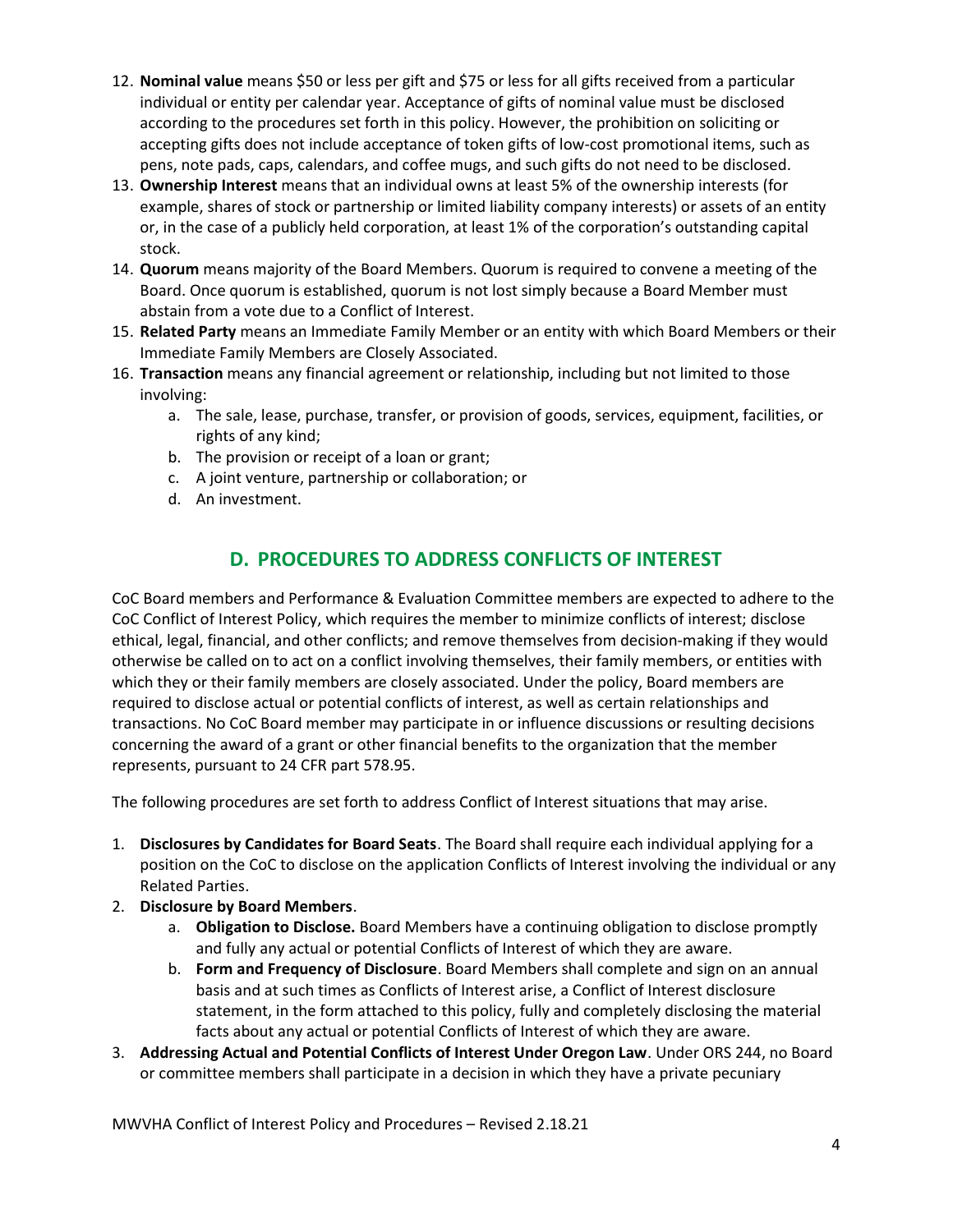interest. Affected members shall disqualify themselves from participation by written notification to the Board, as required by ORS 244.120.

- a. If a potential Conflict of Interest exists, the member may participate in an action after declaring the potential conflict and announcing its nature.
- b. If an actual Conflict of Interest exists, the member will declare the actual conflict and announce its nature. The member must then refrain from taking any official action, except when the member's vote is necessary to achieve a quorum. When a vote is necessary to achieve a quorum, the member may vote, but may not participate in any discussion or debate on the issue out of which the actual conflict arises.
- 4. Board Review. The Board shall review and determine, with the assistance of legal counsel if necessary, how to address situations involving Conflicts of Interest. In determining whether a Conflict of Interest exists and what action, if any should be taken, the Board shall consider the fact that the situation could subject the CoC to criticism, embarrassment, litigation, or administrative proceedings. The Board shall apply a reasonableness standard in determining whether a conflict exists.

If the CoC Board has reason to believe that a Board Member has failed to disclose a Conflict of Interest or otherwise violated this policy, it shall inform the Board Member of the basis for this belief and afford the member an opportunity to explain the alleged failure or violation.

If, after hearing the response of the conflicted party and making such further investigation as may be warranted in the circumstances, the Board determines that the Board Member has in fact failed to disclose an actual or possible Conflict of Interest or otherwise violated this policy, it shall take appropriate disciplinary and corrective action, which may include removal from the Board.

- 5. Voting and Quorum. The Board shall act on actual or potential Conflicts of Interest situations by affirmative vote of a majority of independent Board Members present at the meeting at which a quorum has been established. Under federal expectations, in the event that less than three Board Members are independent and are available to vote on a resolution, the issue must be assigned to a committee of independent community members for a vote. The CoC staff will be responsible for assembling the Independent Committee, which must include at least four (4) members. The committee's decision is final.
- 6. Determination: The Board may establish or designate a committee of the Board to review any conflicts of interest questions raised by this policy, to determine whether a particular situation involves a Conflict of Interest, and to make recommendations to the Board about how to address Conflicts of Interest. The Board or its designated Board committee, shall determine if a Conflict of Interest exists and respond as follows:
	- a. No Conflict of Interest: If the Board determines that no Conflict of Interest exists, it shall inform any Board Members involved in the situation of its determination and take any other actions it deems prudent.
	- b. Conflict of Interest- Not Prohibited: If the Board concludes that a Conflict of Interest exists and it is not prohibited by this policy, the Board shall inform any Board Members involved in the situation of its determination and take any other actions it deems prudent to address the Conflict of Interest, including excluding Conflicted Board Members from deliberations and decision making.
	- c. Proposed Transaction: Where a Conflict of Interest is not prohibited and involves a proposed transaction between CoC and a Board Member or Related Party, the Board shall gather and review appropriate data, including appropriate data as to comparability, to determine whether the terms of the transaction are fair and reasonable to and in the best interests of CoC.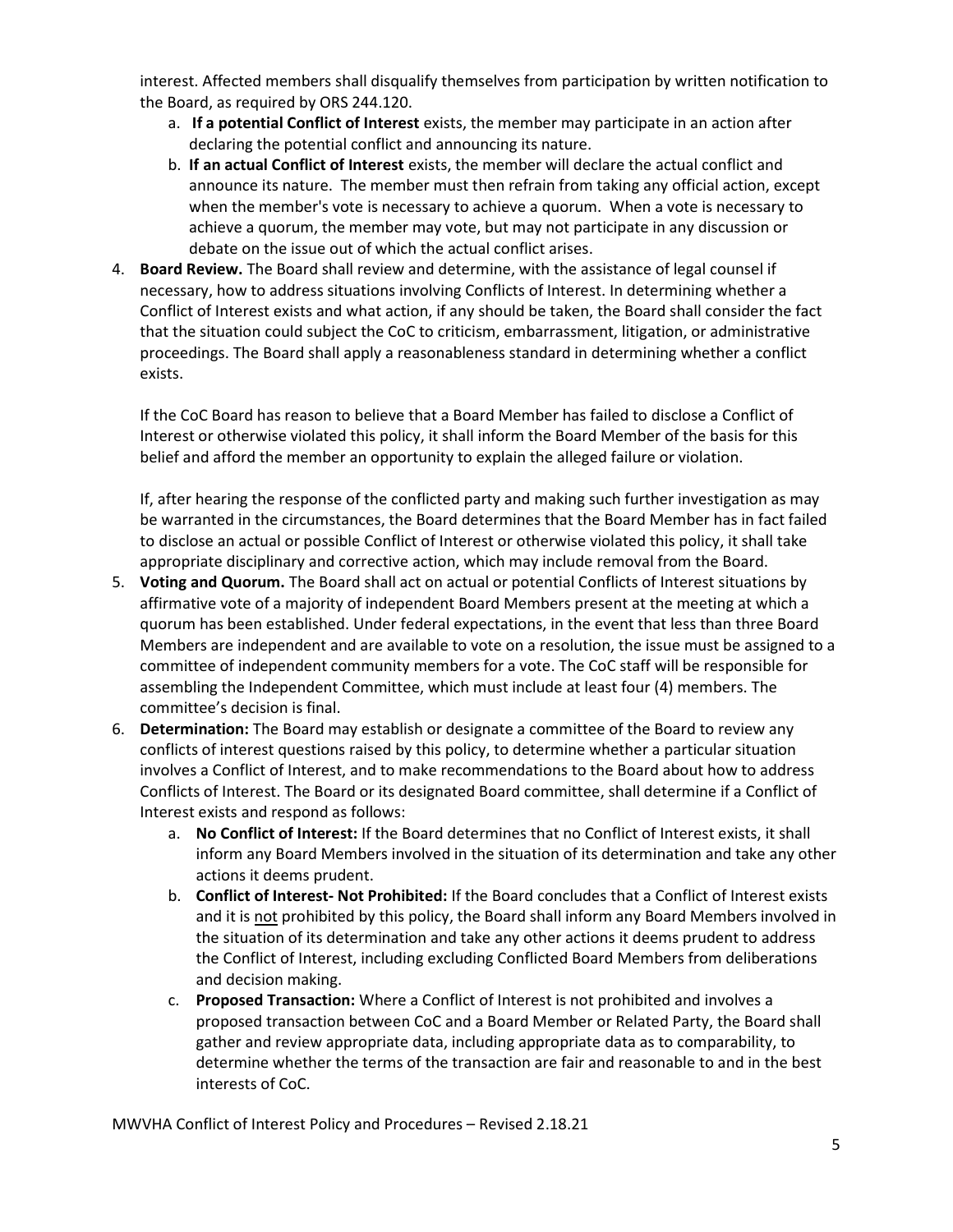- d. Issue-Specific Conflict of Interest: Conflicted Board Members shall not participate in any way in, or be present during, the deliberations and decision making with respect to actual or potential Conflicts of Interest in which they are involved. In addition, when the Board is considering a proposed Transaction between the CoC and a Board Member or a Related Party, no Conflicted Board Member with respect to any proposed or existing Transaction with the CoC may participate in any way in, or be present during, the deliberations and decision making.
- e. Prohibited Conflict of Interest. If the Board determines that a potential Board Member has a Prohibited Conflict of Interest, the Board shall reject the nomination. If the Board determines that a current Board Member has engaged in an activity that creates a Prohibited Conflict of Interest, or that a proposed Transaction would result in a Prohibited Conflict of Interest, the Board shall decide either:
	- 1) to decline to enter into the proposed Transaction, if applicable; and/or
	- 2) to request the resignation of the Conflicted Board Member(s) and, if the Conflicted Board Member(s) do(es) not resign, follow appropriate legal procedures to remove the Conflicted Board Member(s).
- 7. Documentation: The Board or designated Board committee shall document its decisions about a Conflict of Interest in its meeting minutes (and attachments to the minutes, if applicable). The minutes shall include: material facts regarding the Conflict of Interest; the basis for the Board's decision; the names of Board Members present and of those who voted on the matter; and any actions taken with respect to Conflicted Board Members with respect to the matter (for example, whether they were excluded from discussion and voting on the matter). The minutes must be prepared before the latter of the next Board or committee meeting or 60 days after the final action is taken on the matter. Once prepared, the minutes must be reviewed and approved by the Board or committee (whichever is applicable) within a reasonable time.
- 8. Penalties: Board Members who purposefully conceal a Conflict of Interest, refuse to recuse themselves from voting, or engage in other conduct that violates the CoC Conflict of Interest policy will be subject to removal from the Board at the determination of the Board.
- 9. Annual Declaration: Board Members are to annually receive a copy of the CoC Conflict of Interest Policy, sign the CoC's Conflict of Interest form, and submit the form to CoC staff.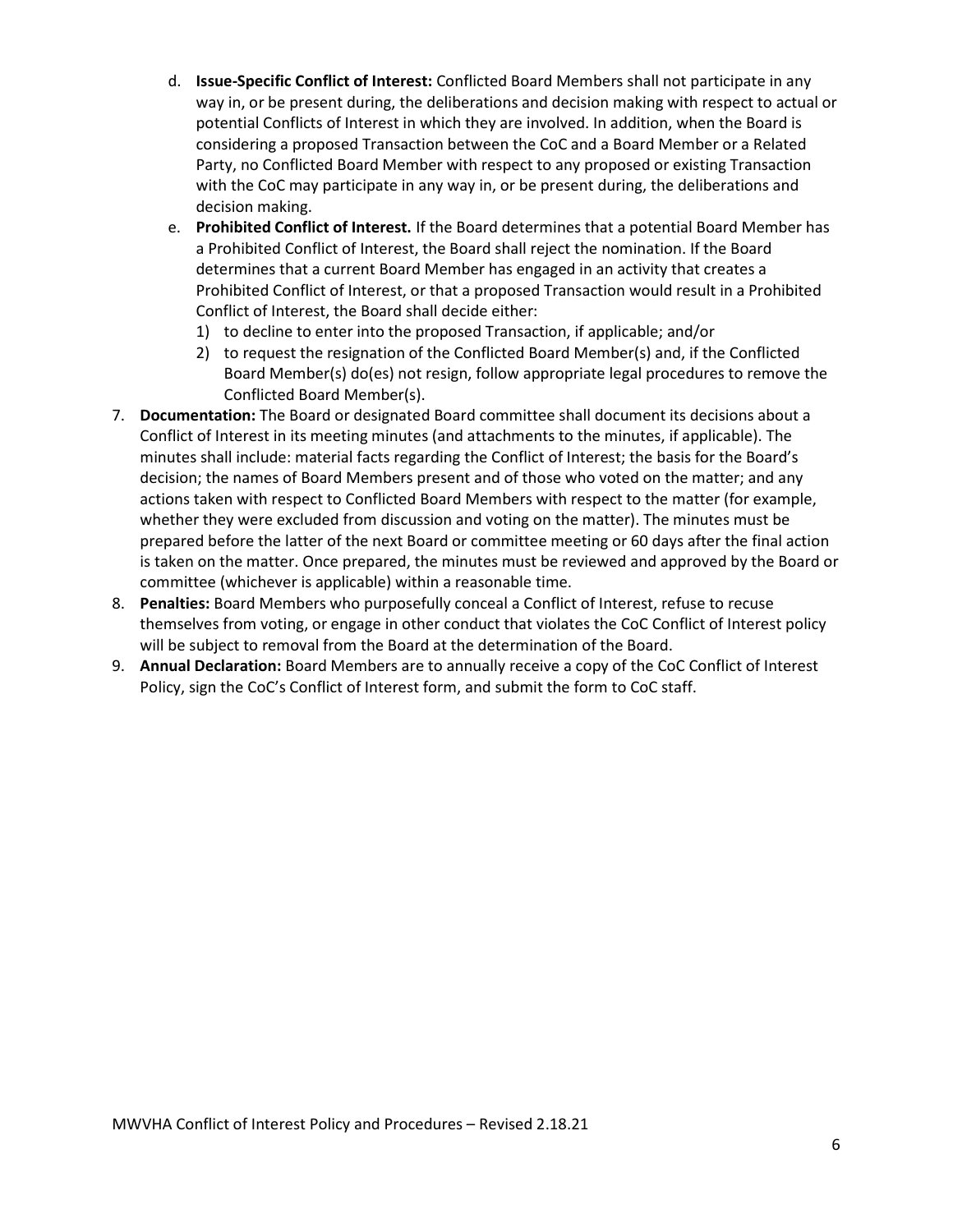# CONFLICT OF INTEREST DISCLOSURE FORM

Board Members are required to complete and sign this statement annually and at such times as they become aware of actual or potential Conflicts of Interest. This statement should take no more than 10 to 15 minutes for most Board Members to complete. It asks intentionally broad questions, with the hope of identifying all relevant actual or potential Conflicts of Interest.

Capitalized terms used in this statement are defined in the Conflict of Interest Policy.

In some instances, you may need to reveal a conflict or relationship when responding to a question. This does not necessarily mean that you have done something improper or violated the Conflict of Interest Policy for CoC members. By identifying conflicts and relationships, you permit the CoC and its management to make an informed judgment, further permitting them to address issues through appropriate actions and safeguards. Being forthright now is the best approach.

If you have questions about the Conflict of Interest Policy or this statement, ask the Board Chair or email Janet Carlson at jcarlson4560@gmail.com.

Please base your answers to the questions below on facts that exist now or that have arisen since you last completed this form. Please circle Yes or No for each bulleted question below:

● Do any of your Immediate Family Members serve as a CoC Board Member, officer, or employee?

Yes No (circle one) If yes, please identify the individual, their position, and your relationship with them:

● To the best of your knowledge, are you or any of your Related Parties engaged in any Transactions with a CoC Board Member, officer, or employee? For this purpose, a Transaction does not include a transaction between an attorney and client, or a medical professional (including psychologist) and patient.

Yes No (circle one) If yes, please identify the individuals or entities involved and the Transactions in which they are involved: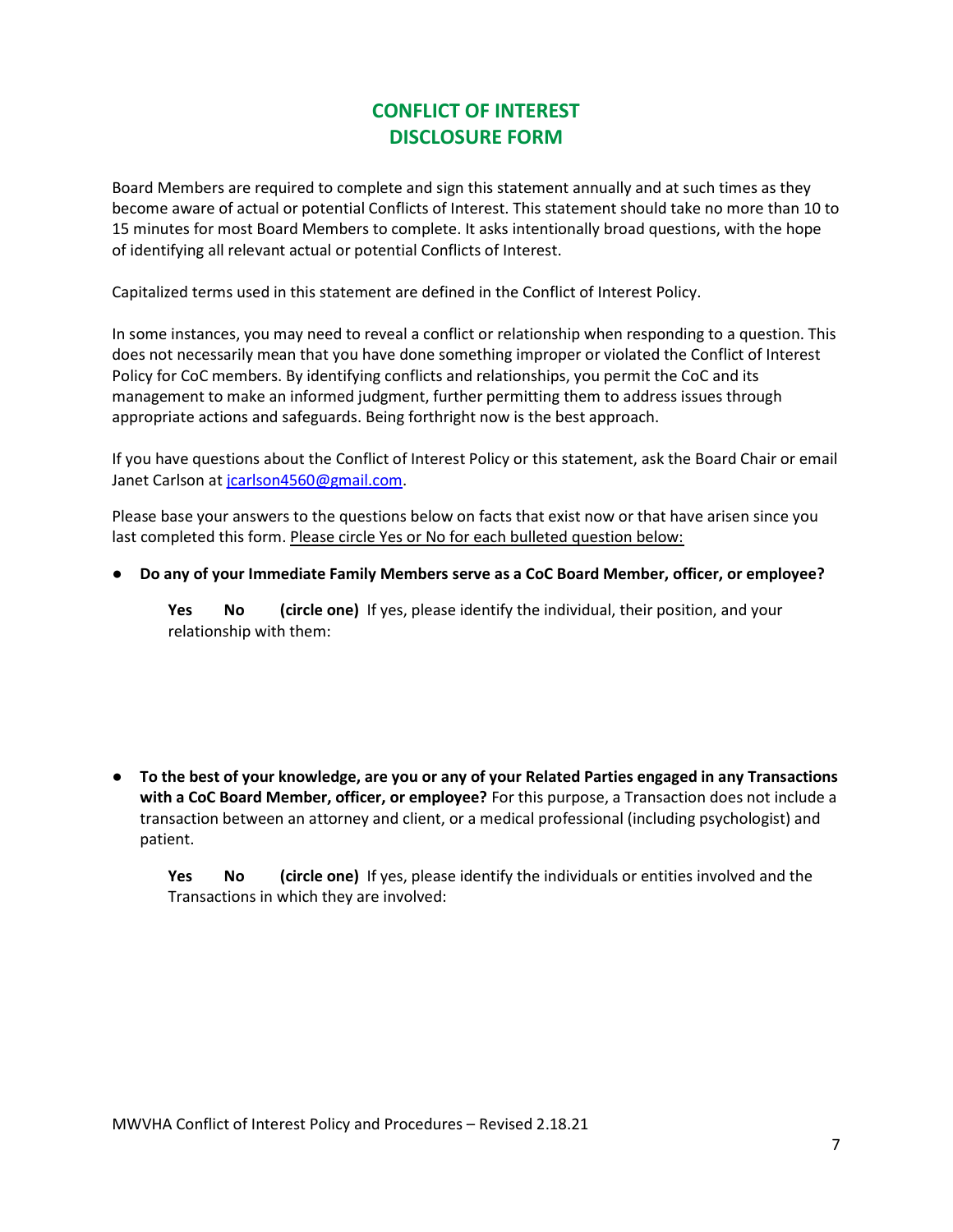● To the best of your knowledge, are you, any other Board Members, or any Immediate Family Members of Board Members (including your own Immediate Family Members) engaged in or considering engaging in a Transaction with the CoC (including providing professional or consulting services to the CoC)?

Yes No (circle one) If yes, please identify the Board Member and/or Immediate Family Member and describe the Transaction:

● To the best of your knowledge, are you, any other Board Members, or any Immediate Family Members of Board Members (including your own Immediate Family Members) Closely Associated with any entity that is engaged in or considering engaging in a Transaction with the CoC?

Yes No (circle one) If yes, please identify the Board Member and/or Immediate Family Member, the entity, the Compensation Agreement or Ownership Interest, and describe the Transaction:

● To the best of your knowledge, have you or any other Board Members solicited or accepted gifts, gratuities, favors, or anything of monetary value (other than token gifts of low-cost promotional items, such as pens, notepads, caps, calendars, or coffee mugs) from: (a) persons receiving benefits or services under any CoC program; (b) persons or organizations performing services for or providing goods or space to the CoC; or (c) persons who are otherwise in a position to benefit from the actions of a CoC employee, officer, or Board member?

Yes No (circle one) If yes, please identify the Board Member, the item that was solicited or accepted, and the person or entity from whom the item was solicited or accepted: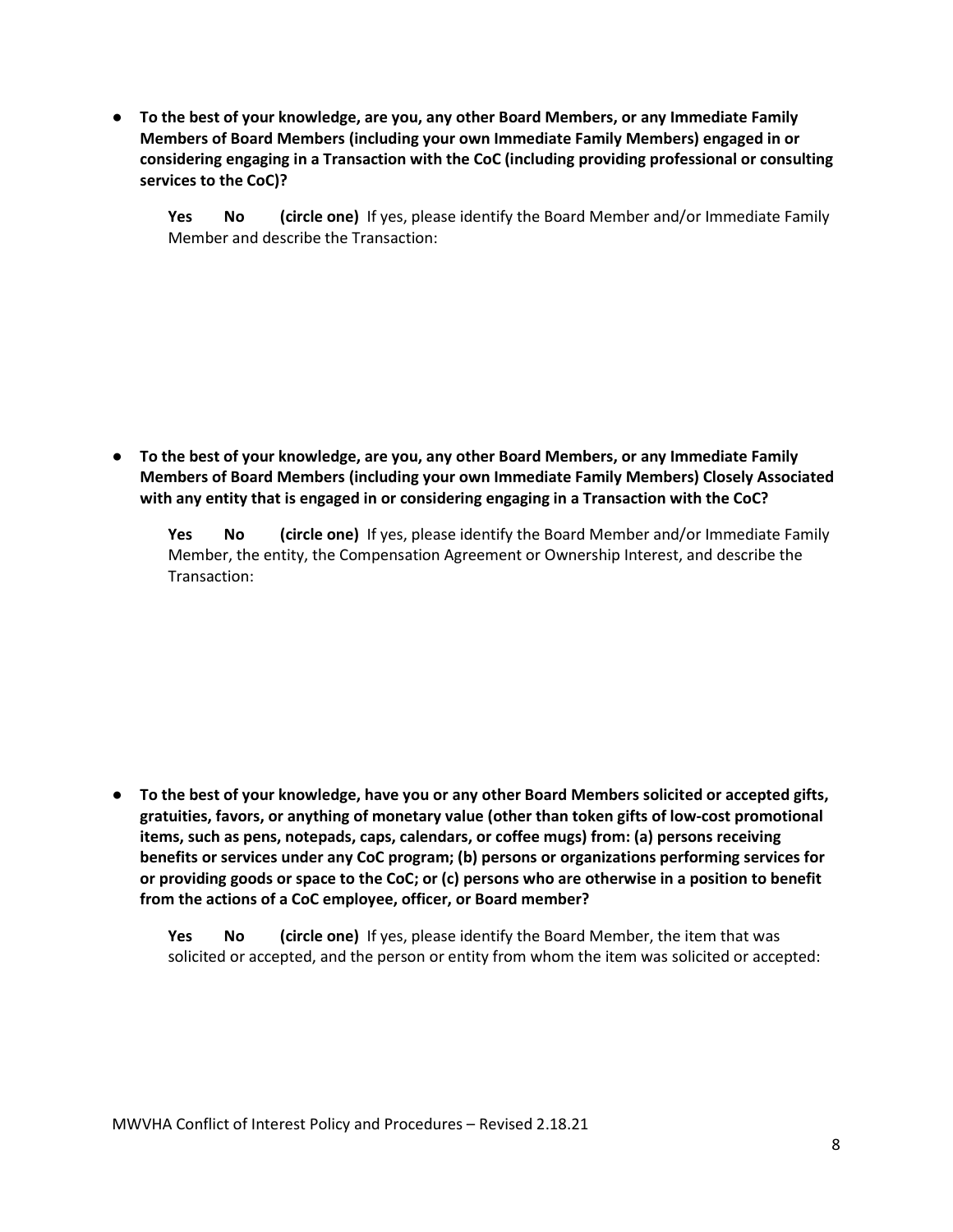● To the best of your knowledge, have you or any other Board Members participated in the selection or award of a contract supported by federal funds if a real or perceived conflict of interest was involved? Such a conflict would arise when Board Members, any of their Immediate Family Members, their partners, or organizations which employ or are about to employ any of these parties, is or has a financial or other interest in the individual or firm selected for the award.

Yes No (circle one) If yes, please identify the Board Member, the conflict, and the conflict of interest:

● To the best of your knowledge, have you, any other Board Members, or Board Members' Related Parties (including your own Related Parties) used CoC equipment, facilities, assets, or staff time for non-CoC purposes?

Yes No (circle one) If yes, please identify the Board Member or Related Party, the CoC equipment, facilities, assets, or staff used, and the purpose for which it was used:

● To the best of your knowledge, are you aware of any other Conflicts of Interest not already disclosed above? A Conflict of Interest is a situation in which Board Members or their Immediate Family Members have, directly or indirectly through another individual or entity, a personal or financial interest that compromises or could compromise a Board Member's independence of judgment in exercising the member's responsibilities to the CoC.

Yes No (circle one) If yes, please identify the Board Member, the conflict, and the conflict of interest: